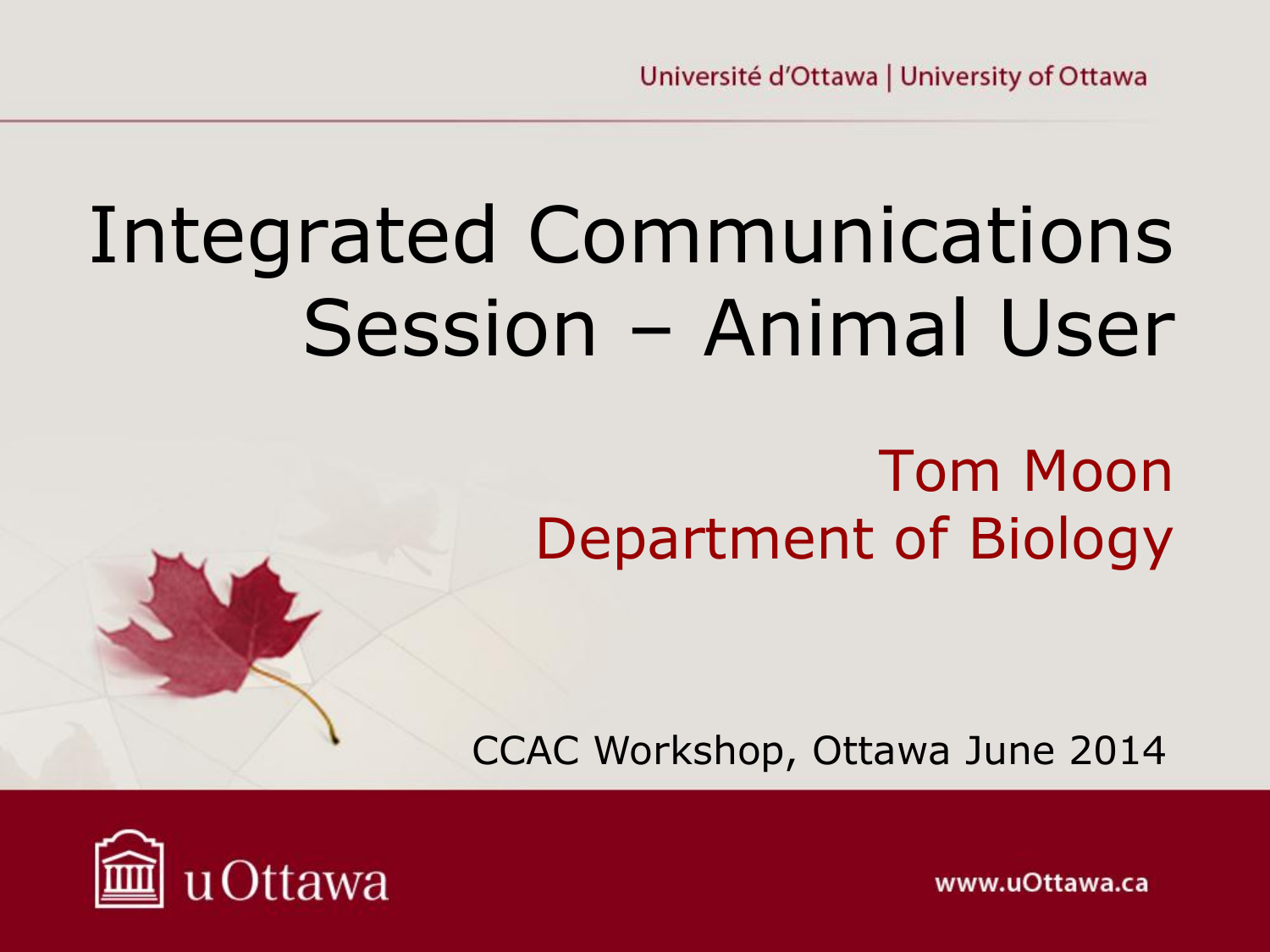# My background

- A biologist certain 'characteristics' diversity and evolution, model species, environmental characteristics, knowledge of animals
- Operated a relatively large research program; tools include, *the animal*, physiology, biochemistry/molecular biology, toxicology, multiple aquatic species – complex protocols?
- uOttawa ACC and Steering Committee, CCAC Council + Committees, AACC (Assessment & Certification Committee), site visits, etc.



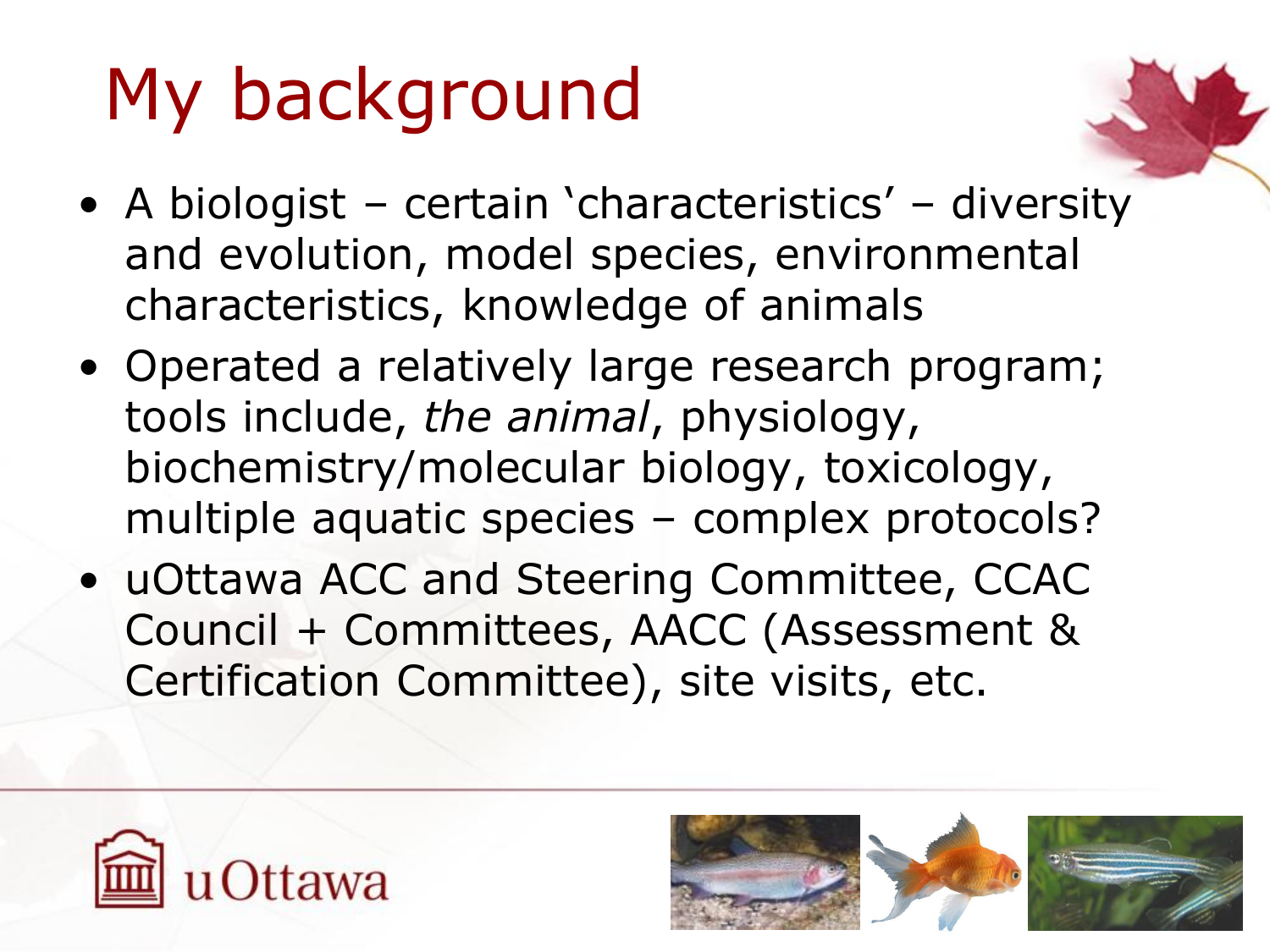#### Researcher perspective

- uOttawa Animal Care program
	- 'full service' or 'comprehensive' university
	- Medical Faculty + research institutes/schools + Faculty of Science and School of Psychology
	- Split between 2 campuses (5 km but ---)
	- ACVS located at Medical/Hospital campus discontinuity
- Must caterer to a broad group of researchers with vastly different perspectives on their use of animals – typical?
- My experience lab animal facility guidelines /requirements relatively rigid; protocols, anaesthesia, analgesia, endpoints - not always well defined; lines of communication relatively well structured (really?); significant disruptions over the last years



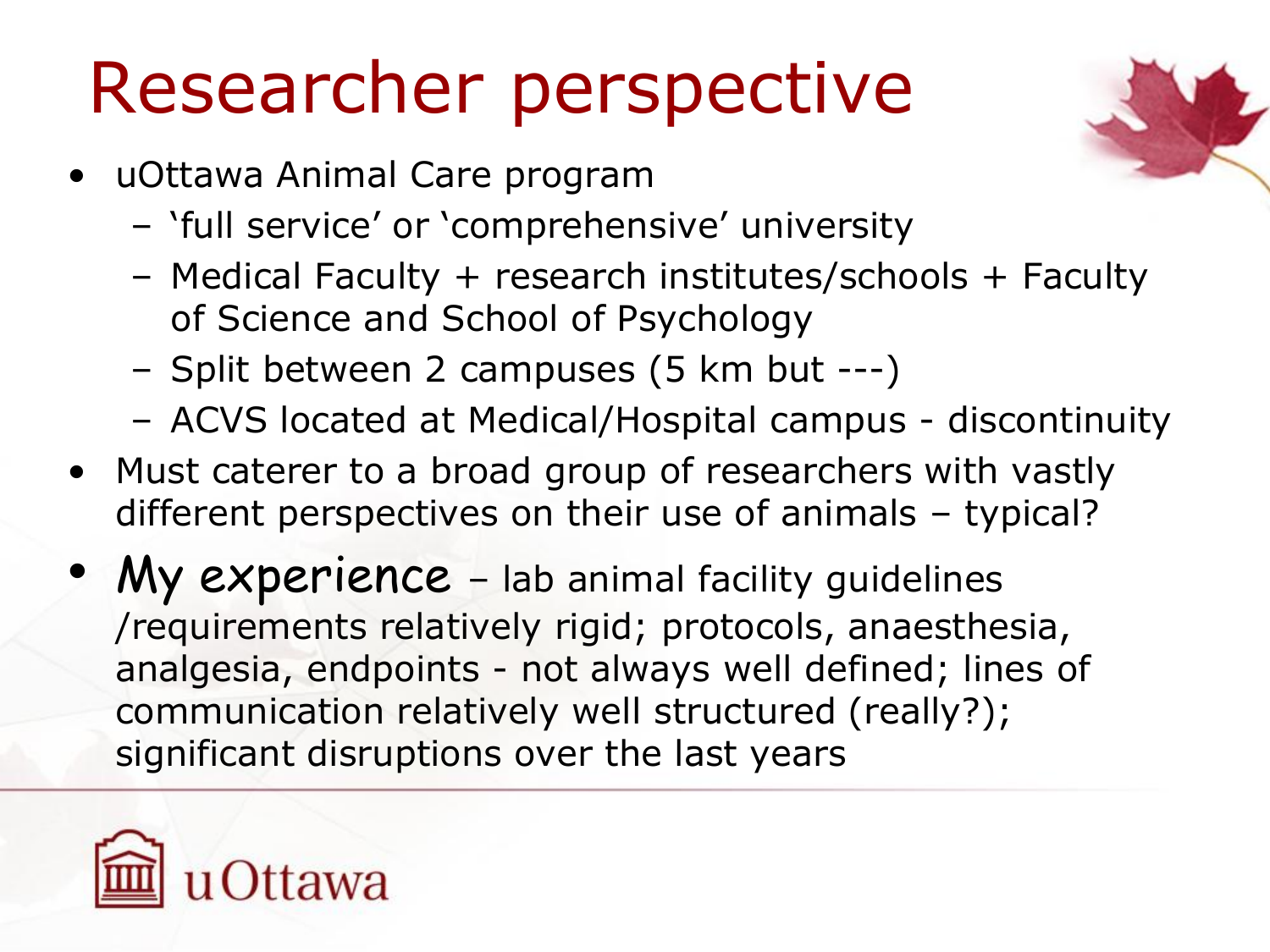#### Largest obstacles

- Efforts of veterinarians and ACCs based on traditional animal models – 'medical'
- Different objectives 'real' vs 'artificial' environments (abiotic and biotic) – place animal into its 'real' environment
- Complexities of animal holding aquatic and nontraditional terrestrial species (see next)
- 'Safeguards' being imposed from outside rather than from peers – from 'left-field'?
	- increased scrutiny
	- e.g. Canadian Food Inspection Agency (zebrafish); anesthetics



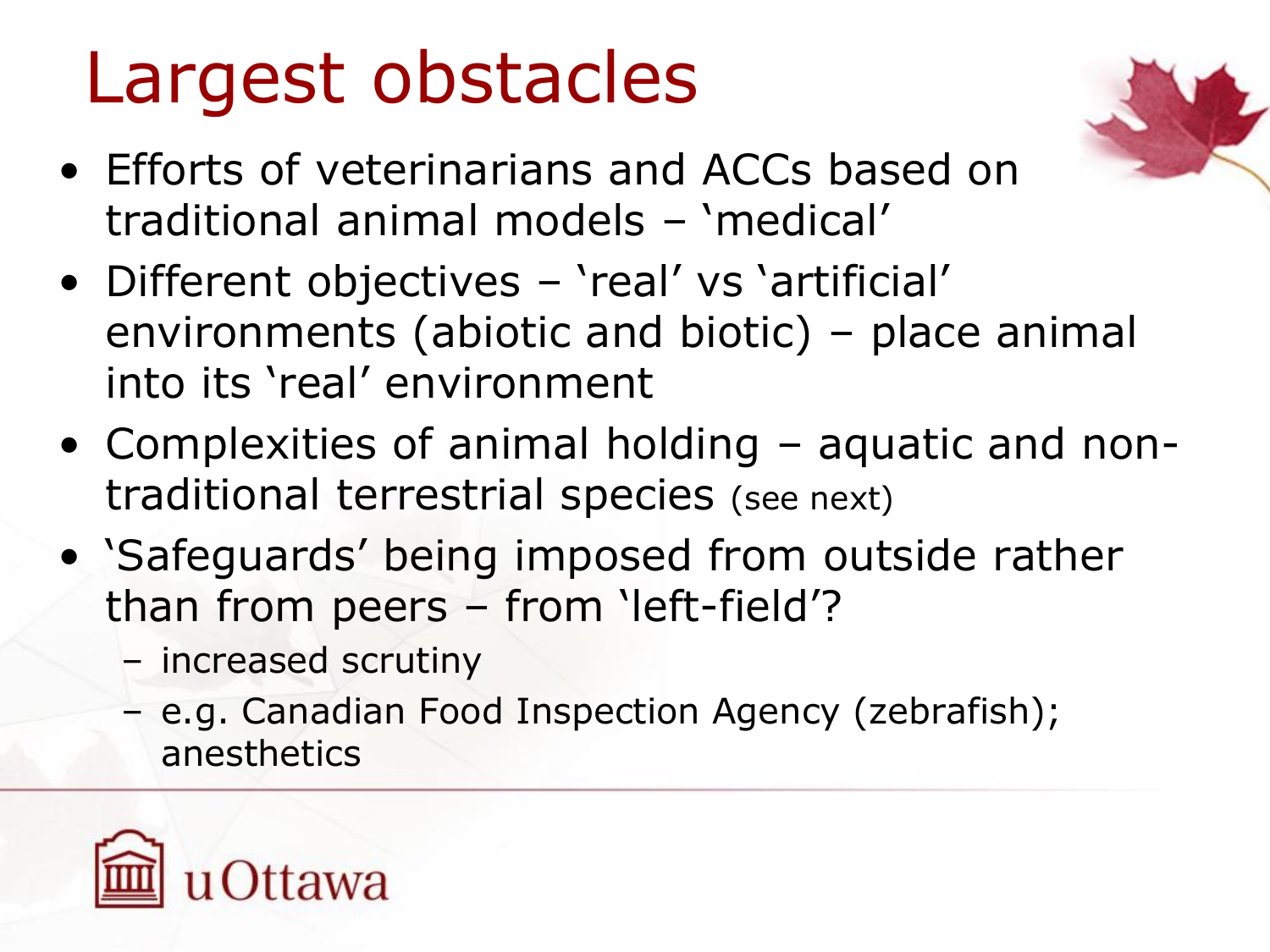

Photos by A. Morin

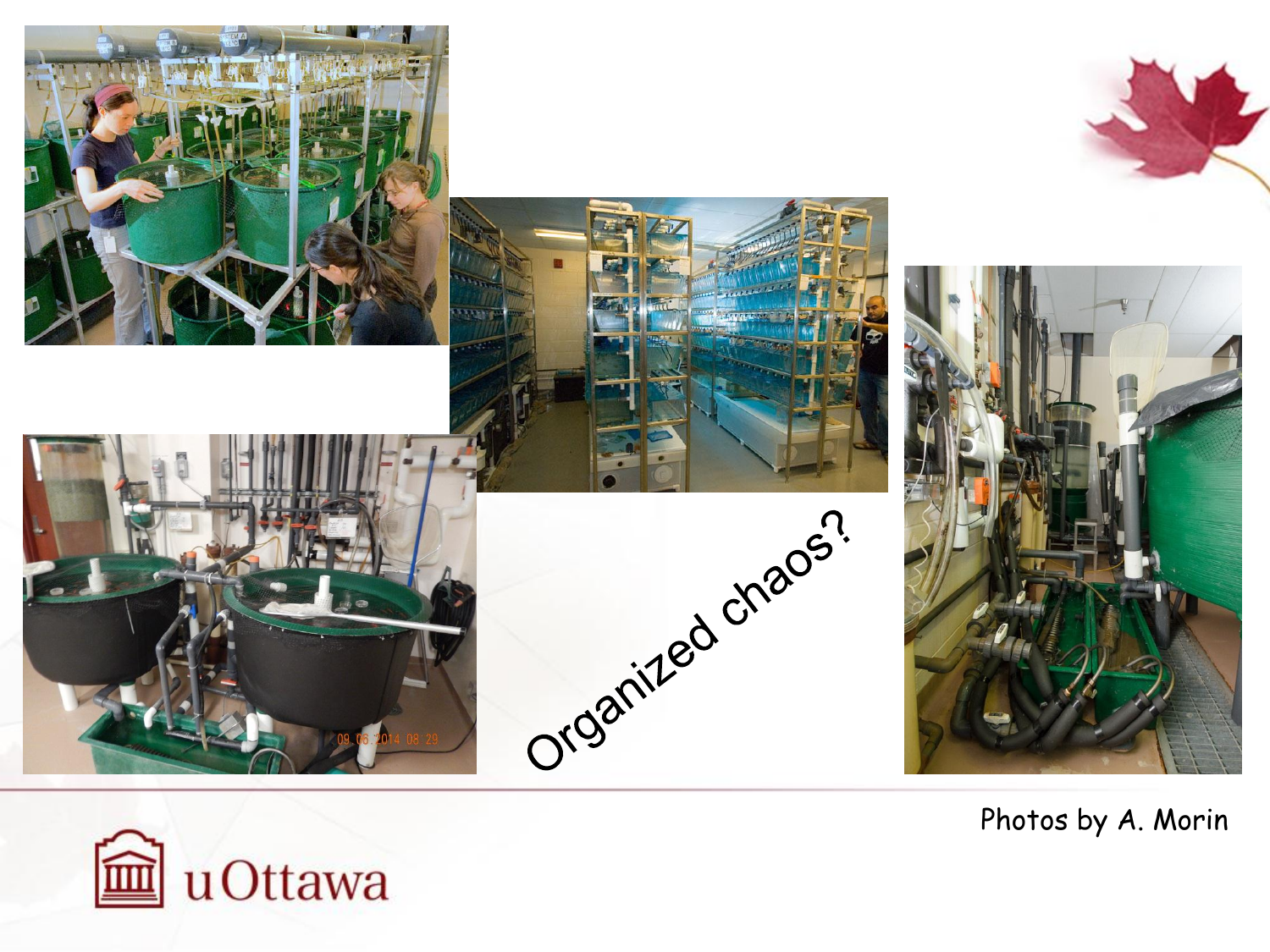### 'Best' practices - I

- Require veterinarians and ACC have appropriate information/reference base – including membership on ACCs
- More training in non-traditional species individual and group activities – list serves, courses, visit adjacent facilities
- Increased 'sensitivities' to all animal groups
- Must 'listen' to researcher may be the expert? user group representation?
- Researchers will not know/understand latest requirements imposed from outside

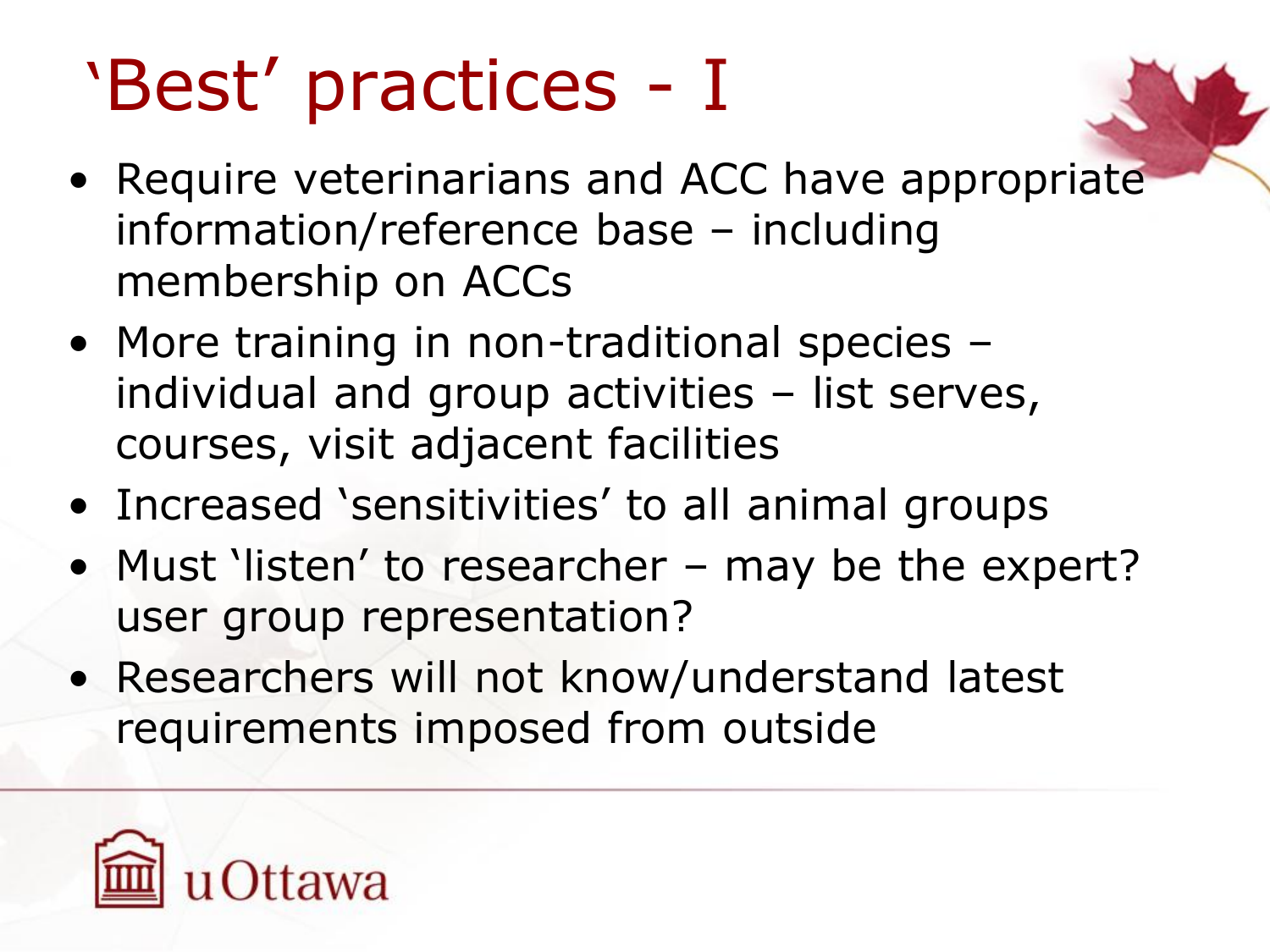## 'Best' practices - II



- Animal use protocol forms
	- One-size does not fit all appropriate forms
	- On-going discussions with major researcher groups
	- Researchers should expect questions protocols need to use clear language?
- PAM straightforward for some groups?
	- Again one-size does not fit all flexibility
	- Field studies video, travel?
- SOPs especially for facility operations (videos?), but also for animal acquisition, standard procedures

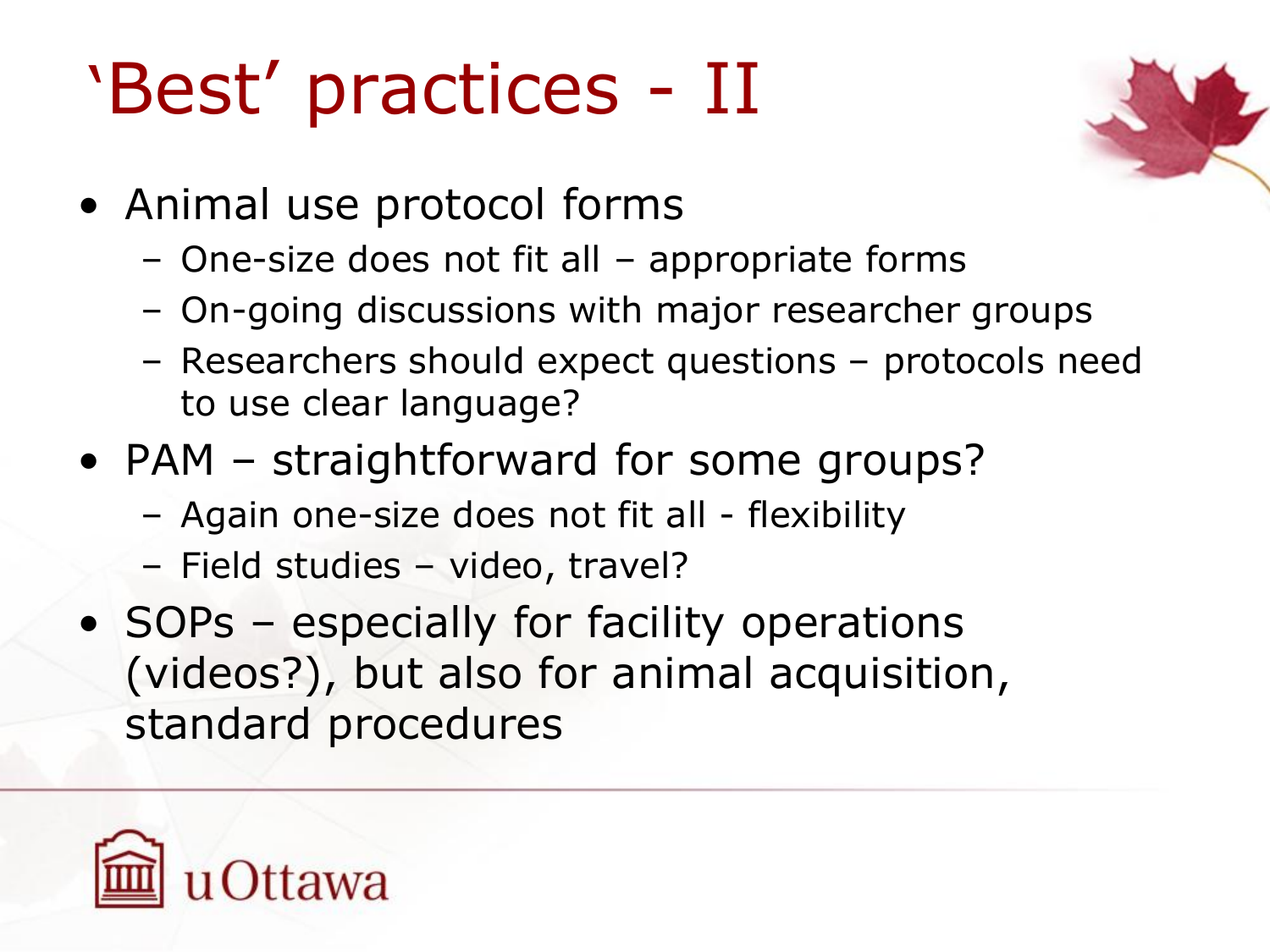## Summary

- Safeguards developed through CCAC guidelines are effective, peer 'imposed'
- New 'safeguards' imposed from outside based upon limited 'animal' knowledge
- Use of non-traditional animals in science and teaching is rapidly expanding
- In some large animal care programs the use of non-traditional animals may become marginalized
- Communications between groups is essential to establish 'best practices' and ensure animal welfare and good scientific outcomes